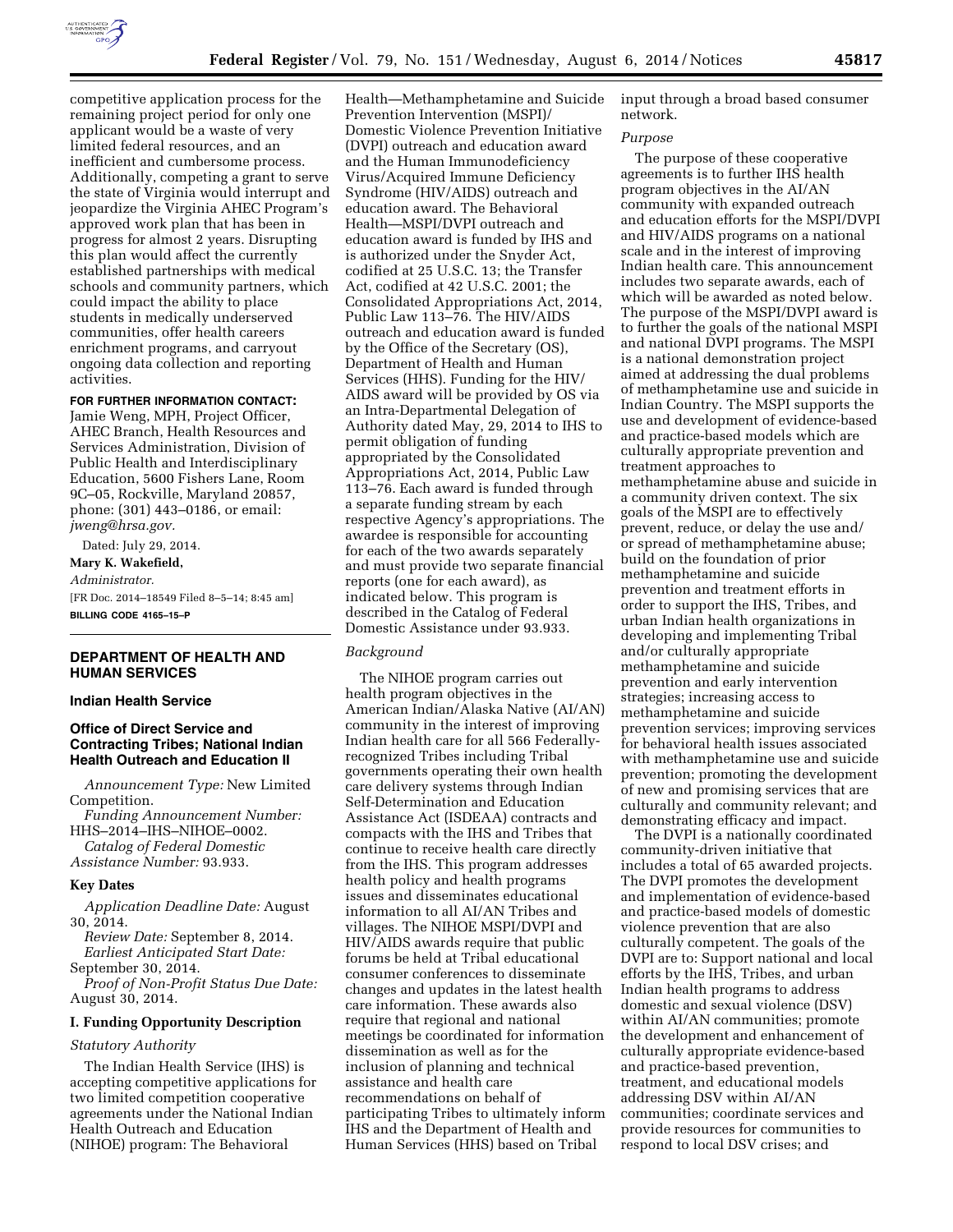increase access to domestic violence prevention, sexual assault prevention, or treatment services for survivors and their families.

[Note: While the national MSPI/DVPI programs include outreach to urban Indian organizations, outreach aimed specifically at urban Indian organizations will be addressed in a separate award announcement. However, materials developed by the grantee in the (NIHOE–II) MSPI/DVPI award described in this announcement may be distributed by IHS to urban Indian organizations, at the discretion of the Agency.]

The purpose of the HIV/AIDS award is to further the goals of the national HIV/AIDS program. HIV and AIDS are a critical and growing health issue within the AI/AN population. The IHS National HIV/AIDS Program seeks to avoid complacency and to increase awareness of the impact of HIV/AIDS on AI/ANs. All activities are part of the IHS's implementation plan to meet the three goals of the President's National HIV/ AIDS Strategy (NHAS) to reduce the number of people who become infected with HIV, increase access to care and optimize health outcomes for people living with HIV, and reduce HIV-related disparities. This population faces additional health disparities that contribute significantly to the risk of HIV transmission such as substance abuse and sexually transmitted infections. Amongst AI/AN people, HIV/AIDS exists in both urban and rural populations (and on or near Tribal lands); however, many of those living with HIV are not aware of their status. These statistics, risk factors, and missed opportunities for screening illuminate the need to go beyond raising awareness about HIV and begin active integration of initiatives that will help routinize HIV services. If the status quo is unchanged, prevalence will continue to increase and AI/AN communities may face an irreversible problem. Therefore, the National HIV/AIDS Program is working to change the way HIV is discussed, to change and improve the way HIV testing is integrated into health services, and to firmly establish linkages and access to care. The IHS HIV/AIDS Program is implemented and executed via an integrated and comprehensive approach through collaborations across multi-health sectors, both internal and external to the agency. It attempts to encompass all types of service delivery 'systems' including IHS/Tribal/Urban facilities. The IHS HIV/AIDS Program is committed to realizing the goals of the President's NHAS and has bridged the objectives and implementation to the IHS HIV/AIDS Strategic Plan.

# *Limited Competition Justification*

Competition for both of the awards included in this announcement is limited to national Indian health care organizations with at least ten years of experience providing education and outreach on a national scale. This limitation ensures that the awardee will have: (1) A national information-sharing infrastructure which will facilitate the timely exchange of information between HHS and Tribes and Tribal organizations on a broad scale; (2) a national perspective on the needs of AI/ AN communities that will ensure that the information developed and disseminated through the projects is appropriate, useful and addresses the most pressing needs of AI/AN communities; and (3) established relationships with Tribes and Tribal organizations that will foster open and honest participation by AI/AN communities. Regional or local organizations will not have the mechanisms in place to conduct communication on a national level, nor will they have an accurate picture of the health care needs facing AI/ANs nationwide. Organizations with less experience will lack the established relationships with Tribes and Tribal organizations throughout the country that will facilitate participation and the open and honest exchange of information between Tribes and HHS. With the limited funds available for these projects, HHS must ensure that the education and outreach efforts described in this announcement reach the widest audience possible in a timely fashion, are appropriately tailored to the needs of AI/AN communities throughout the country, and come from a source that AI/ANs recognize and trust. For these reasons, this is a limited competition announcement.

# **II. Award Information**

# *Type of Award*

# Cooperative Agreements.

# *Estimated Funds Available*

The total amount of funding identified for the current fiscal year (FY) 2014 is approximately \$250,000 to fund two cooperative agreements for one year; \$150,000 will be awarded for the Behavioral Health—MSPI/DVPI award and \$100,000 will be awarded for the HIV/AIDS award. The amount of funding available for competing awards issued under this announcement is subject to the availability of appropriations and budgetary priorities of the Agency. The IHS is under no obligation to make awards that are

selected for funding under this announcement.

### *Anticipated Number of Awards*

Two awards will be issued under this program announcement. It is the intention of IHS and the Office of the Secretary (OS) that one entity will receive both awards. OS and IHS will concur on the final decision as to who will receive both awards.

### *Project Period*

The project periods for each award will be for one year and will run from September 30, 2014 with completion by September 29, 2015.

# *Cooperative Agreement*

Cooperative agreements awarded by HHS are administered under the same policies as a grant. The funding agencies (IHS and OS) are required to have substantial programmatic involvement in the project during the entire award segment. Below is a detailed description of the level of involvement required for both agencies and the grantee. IHS and OS, through IHS, will be responsible for activities listed under section A and the awardee will be responsible for activities listed under section B as stated:

# *Substantial Involvement Description for Cooperative Agreement*

### A. IHS Programmatic Involvement

The IHS assigned program official will monitor the overall progress of the awardee's execution of the requirements of the two awards: IHS award and OS award noted below as well as their adherence to the terms and conditions of the cooperative agreements. This includes providing guidance for required reports, developing of tools, and other products, interpreting program findings, and assisting with evaluations and overcoming any difficulties or performance issues encountered. The IHS assigned program official must approve all presentations, electronic content, and other materials, including mass emails, developed by awardee pursuant to these awards and any supplemental awards prior to the presentation or dissemination of such materials to any party.

(1) Behavioral Health—MSPI/DVPI award:

i. The IHS assigned program official will work in partnership with the awardee to identify and provide presentation topics on MSPI/DVPI for the National Tribal Advisory Committee meetings; the Behavioral Health Work Group; webinars; and IHS Area conference calls.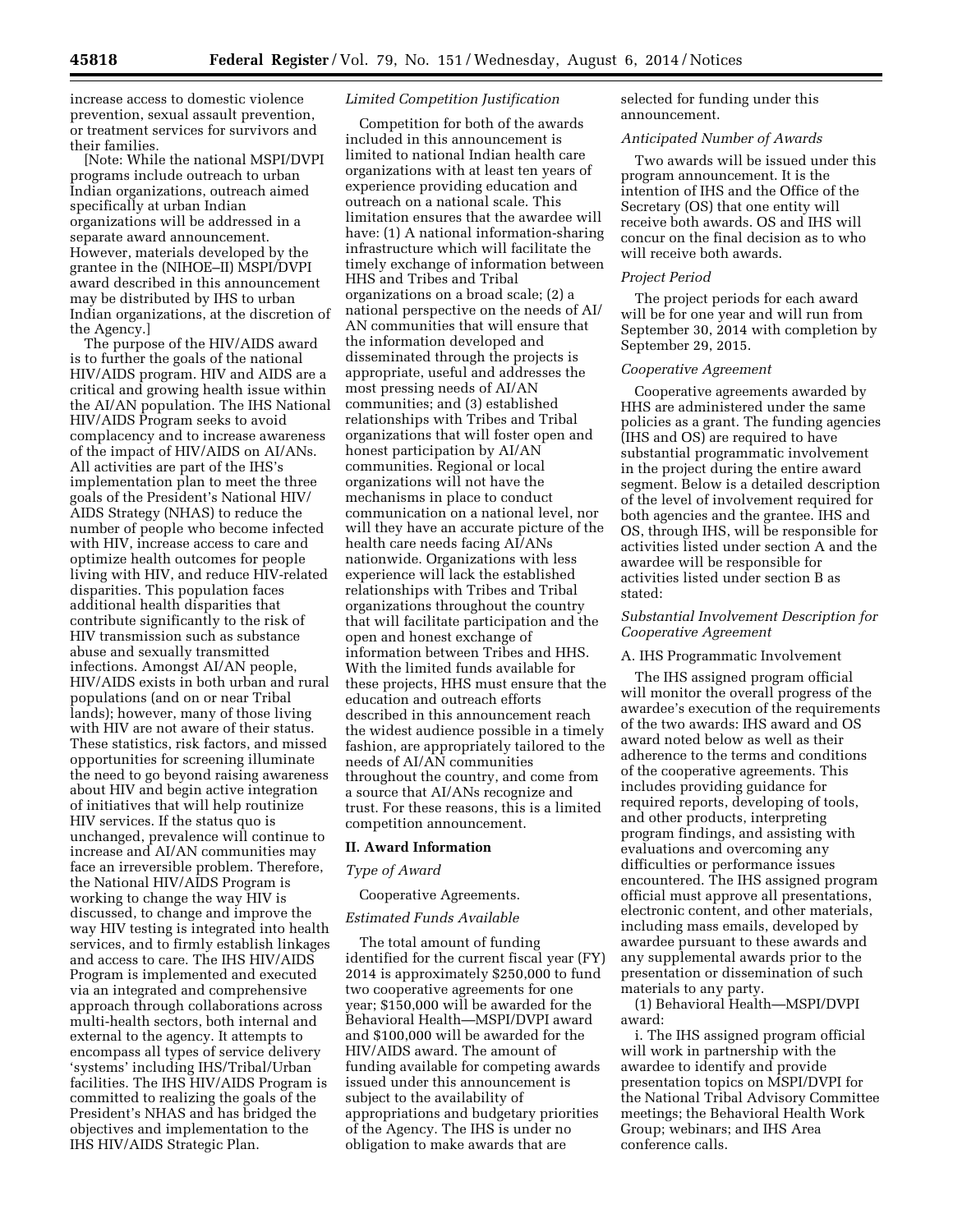ii. The IHS assigned program official will work in partnership with the awardee to identify MSPI/DVPI projects in need of technical assistance.

(2) HIV/AIDS award:

IHS staff will provide support for the HIV/AIDS award as follows:

i. The IHS assigned program official will work in partnership with the awardee in all decisions involving strategy, hiring of grantee personnel, deployment of resources, release of public information materials, quality assurance, coordination of activities, training, reports, budgets, and evaluations. Collaboration includes data analysis, interpretation of findings, and reporting.

ii. The IHS assigned program official will work closely with OS and all participating IHS health services/ programs, as appropriate, to coordinate award activities.

iii. The IHS assigned program official will coordinate the following for OS and the participating IHS program offices and staff:

• Discussion and release of any and all special grant conditions upon fulfillment.

• Monthly scheduled conference calls.

• Appropriate dissemination of required reports to each participating program.

iv. The IHS will, jointly with the awardee, plan and set an agenda for each of the conferences mentioned in this announcement that:

• Shares the training and/or

accomplishments.

• Fosters collaboration amongst the participating program offices, agencies, and/or departments.

• Increases visibility for the

partnership between the awardee and the IHS and OS.

v. IHS will provide guidance in addressing deliverables and requirements.

vi. IHS will provide guidance in preparing articles for publication and/or presentations of program successes, lessons learned, and new findings.

vii. IHS will communicate via monthly conference calls, individual or collective site visits, and monthly meetings.

viii. IHS staff will review articles concerning the HHS, OS, and the Agency for accuracy and may, as requested by the awardee, provide relevant articles.

ix. IHS will provide technical assistance to the entity as requested.

x. IHS staff may, at the request of the entity's board, participate on study groups and may recommend topics for analysis and discussion.

B. Grantee Cooperative Agreement Award Activities

The awardee must comply with relevant Office of Management and Budget (OMB) Circular provisions regarding lobbying, any applicable lobbying restrictions provided under other law and any applicable restriction on the use of appropriated funds for lobbying activities.

The awardee is responsible for the following in addition to fulfilling all requirements noted for each award component: Behavioral Health—MSPI/ DVPI and HIV/AIDS.

i. To succinctly and independently address the requirements for each of the two awards listed below: Behavioral Health—MSPI/DVPI and HIV/AIDS.

ii. To facilitate a forum or forums at which concerns can be heard that are representative of all Tribal governments in the area of health care policy analysis and program development for each of the two components listed above.

iii. To assure that health care outreach and education is based on Tribal input through a broad-based consumer network involving the Area Indian health boards or health board representatives from each of the 12 IHS Areas.

iv. To establish relationships with other national Indian organizations, professional groups, and Federal, State, and local entities supportive of AI/AN health programs.

v. To improve and expand access for AI/AN Tribal governments to all available programs within the HHS.

vi. To disseminate timely health care information to Tribal governments, AI/ AN health boards, other national Indian organizations, professional groups, Federal, State, and local entities.

vii. To provide periodic dissemination of health care information, including publication of a newsletter four times a year that features articles on MSPI/DVPI and HIV/AIDS health promotion/disease/behavioral health prevention activities and models of best or promising practices, health policy, and funding information relevant to AI/AN, etc.

The following schedule of deliverables outlines the requirements necessary to effectuate timely and effective support services to Tribal MSPI/DVPI projects:

# *Summary of Tasks To Be Performed*  MSPI/DVPI

• At a minimum, the awardee shall provide Tribal MSPI/DVPI program updates at the National Tribal Advisory Committee meetings and conference

calls; and the Behavioral Health Work Group meetings and conference calls.

• At a minimum, the awardee shall serve as a committee member for the National Action Alliance for Suicide Prevention's American Indian/Alaska Native Task Force. .

• The awardee shall participate in MSPI/DVPI Area conference calls requested by the IHS assigned program official. The awardee must be included on the agenda and provide presentations on specific areas of interest identified by the Tribal MSPI/DVPI programs and IHS assigned program official.

### Outreach and Education

• The awardee shall provide information and education via multimedia venues, including but not limited to teleconference, webinar workshops, and/or online training modules on topics of particular importance to Tribal MSPI/DVPI projects. The awardee will work with MSPI/DVPI Tribal projects and the IHS assigned program official to identify topics. Topics will be discussed prior to the teleconference or webinar and will be subject to approval from the IHS assigned program official. PowerPoint slides must be submitted for approval two weeks prior to the presentation and will be made available on the IHS MSPI/DVPI Web sites. Awardee's organizational Web site will link to IHS MSPI/DVPI Web sites.

• The awardee shall conduct workshops and/or presentations including, but not limited to, the successes of the MSPI/DVPI and promising practices and/or best practices of Tribal MSPI/DVPI programs at three national conferences (venue and content of presentations to be agreed upon by the awardee and the IHS assigned program official).

• The awardee shall conduct workshops and/or presentations including, but not limited to the Tribal Law and Order Act (TLOA), Indian Alcohol and Substance Abuse (IASA), the development/implementation of Tribal Action Plans (TAPs), and the Community Readiness Model. The topics and content of all presentations will be discussed and will be subject to approval from the IHS assigned program official. PowerPoint slides must be submitted for approval two weeks prior to the presentation and will be made available on the IHS ASA Web site and other TLOA Web sites, which will be identified. The awardee's organizational Web site will feature a link to the IHS ASA Web site and other TLOA Web sites, which will be identified and submitted to the awardee by DBH staff.

• The awardee shall maintain a booth at identified meetings and conferences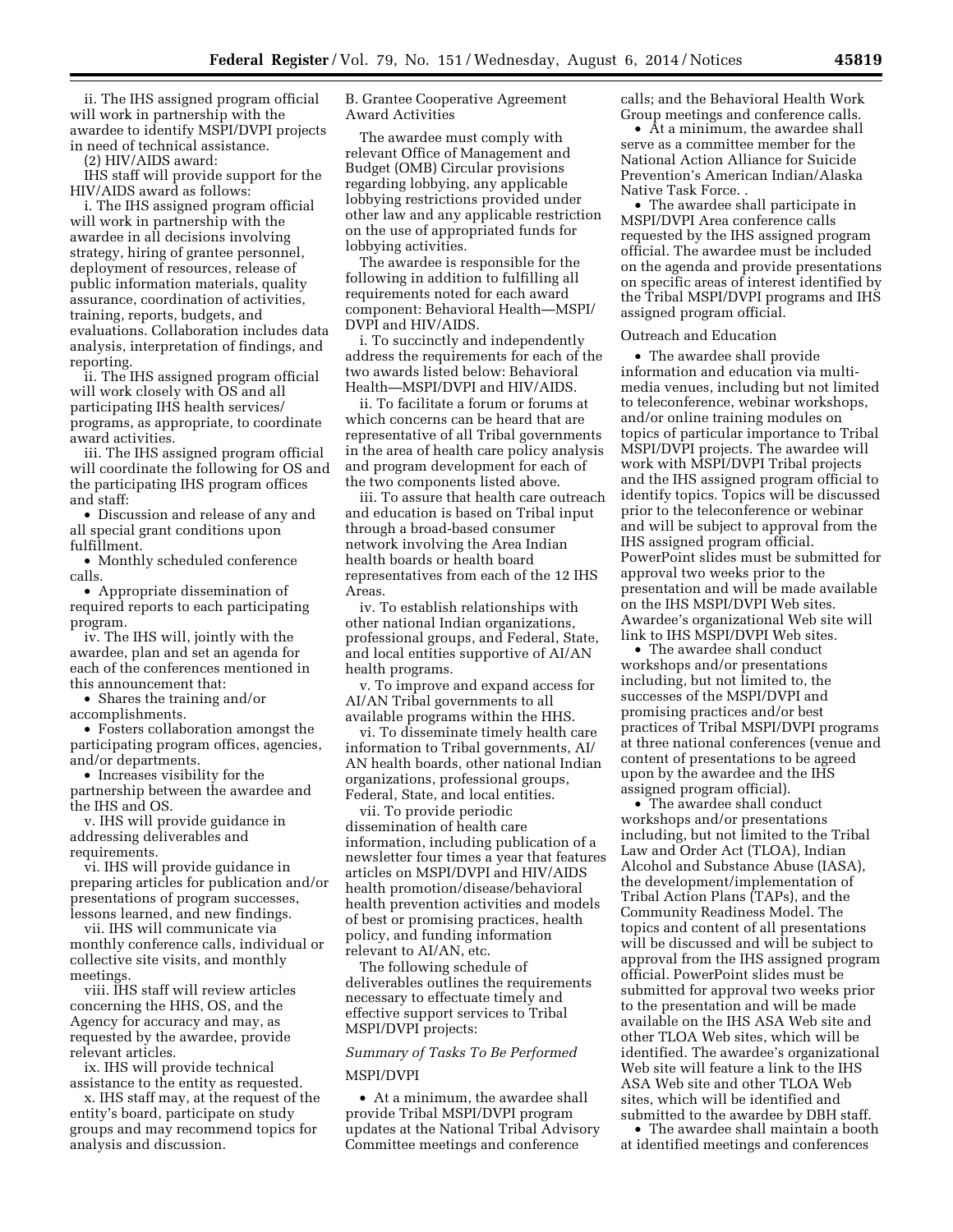to provide comprehensive information on Tribal MSPI/DVPI programs, curricula, findings, and strategies to local, regional, state, and Federal agencies and organizations.

### Technical Assistance

• The awardee shall review progress reports of MSPI/DVPI projects identified by the program official.

• The awardee will develop and maintain orientation materials for MSPI/ DVPI projects including but limited to factsheets and guides.

• The awardee will provide training and technical assistance to increase AI/ AN specific culture- or tradition-based interventions to be listed on the IHS Best and Promising Practice Registry.

• The awardee will provide training and technical assistance to Tribes to address alcohol and substance abuse issues in AI/AN communities. Training and technical assistance will incorporate collaboration with the IASA Steering Committee and all workgroups to identify topics and content related to the implementation of the TLOA and development of TAPs.

• The awardee will conduct collaborative dialogues for TAP learning communities that address the development/implementation of TAP, including the Community Readiness Model.

### Information Sharing

• The awardee shall develop, maintain, and disseminate comprehensive information on Tribal MSPI/DVPI programs, curricula, findings, articles, and strategies to all Tribal MSPI/DVPI programs, and present the information at conference and meeting booths as described above.

• The awardee will provide postings on MSPI/DVPI related information for the IHS MSPI/DVPI Web site.

• The awardee will develop and/or maintain a comprehensive list of evidence-based and practice-based program development and business practice guidelines for use by Tribal MSPI/DVPI programs.

• The awardee will develop and publish a semi-annual MSPI/DVPI newsletter focusing on the impact and outcomes of the MSPI/DVPI projects in Tribal communities.

• The awardee shall act as a resource broker and identify subject matter experts to conduct trainings and technical assistance for implementation of the TLOA.

• The awardee shall develop, maintain, and disseminate information on the TLOA and the development/ implementation of TAPs, focusing on

various stages of Community Readiness Models.

• The awardee shall provide quarterly articles for the IASA newsletter focusing on the successful impact and outcomes of TAP projects in Tribal communities, available resources, and funding opportunities.

# Reporting

• The awardee shall provide semiannual reports documenting and describing progress and accomplishment of the activities specified above, attaching any necessary documentation to adequately document accomplishments.

• The awardee shall attend bi-weekly, regularly scheduled, in-person and conference call meetings with the IHS assigned program official team to discuss the awardee's services and MSPI/DVPI related issues. The awardee must provide meeting minutes that highlight the awardee's specific involvement and participation.

• The awardee shall obtain approval from the IHS assigned program official for all PowerPoint presentations, electronic content, and other materials, including mass emails, developed by awardee pursuant to this award and any supplemental awards prior to the presentation or dissemination of such materials to any party, allowing for a reasonable amount of time for IHS review

### Deliverables

• Attendance at regularly scheduled meetings between awardee and the IHS assigned program official, evidenced by meeting minutes which highlight the awardee's specific involvement and participation.

• Participation on MSPI/DVPI Area conference calls identified by the IHS assigned program official, evidenced by meeting agenda and minutes as needed.

• Report of outcomes at the following (meeting booths, workshops and/or presentations provided):

(a) National Tribal Advisory Committee conference calls and meetings.

(b) Behavioral Health Work Group conference calls and meetings.

(PowerPoint slides in electronic form and one hard copy are to be submitted to the program official and the IHS assigned program official as required).

(c) IHS Area conference calls.

(d) IHS Area and national webinars. (e) Other AI/AN national conferences

• Completed programmatic reviews of semi and annual progress reports of Tribal MSPI/DVPI projects in order to identify projects that require technical assistance. [Note: This review is not to

replace IHS review of MSPI/DVPI programs. The programmatic reviews to be conducted by grantee are secondary reviews intended solely to identify programs in need of technical assistance.]

 $\circ$  The awardee shall help the IHS assigned program official identify challenges faced by participating Tribal communities and assist in developing solutions.

• Copies of educational and practicebased information provided to Tribal MSPI/DVPI programs (electronic form and one hard copy).

• Copies of all promotional and educational materials provided to Tribal MSPI/DVPI programs and other projects (electronic form and one hard copy).

• Copies of all promotional materials provided to media and other outlets (electronic form and one hard copy).

• Copies of all articles published (electronic form and one hard copy). Submit semi-annual and annual progress reports to DBH, due no later than 30 days after the reporting cycle, attaching any necessary documentation. For example: meeting minutes, correspondence with Tribal MSPI/DVPI projects, samples of all written materials developed including brochures, news articles, videos, radio and television ads to adequately document accomplishments.

• The awardee will submit a deliverable schedule to the program official no later than 30 days after the start date.

# HIV/AIDS

In alignment with the above program and independent from MSPI/DVPI activities (both via fiscal resources and programmatic implementation), the awardee shall:

• Disseminate existing HIV/AIDS messages to AI/AN audiences in a format designed to solicit, collect, and report on community-level feedback and generate discussion regarding the disease and its prevention. This may include electronic and emerging means of communication. At least four distinct audiences (such as women, young people, etc.) will be addressed and engaged. Preference will be given to reaching audiences with the highest HIV burden or potential increases as supported by the NHAS.

• Disseminate existing IHS HIV/AIDS program and other HIV/AIDS training materials to educators, health care providers, and other key audiences. Collect and report on relevant evaluation criteria, including impacts on underlying knowledge, attitudes, or beliefs about HIV acquisition, testing, or treatment.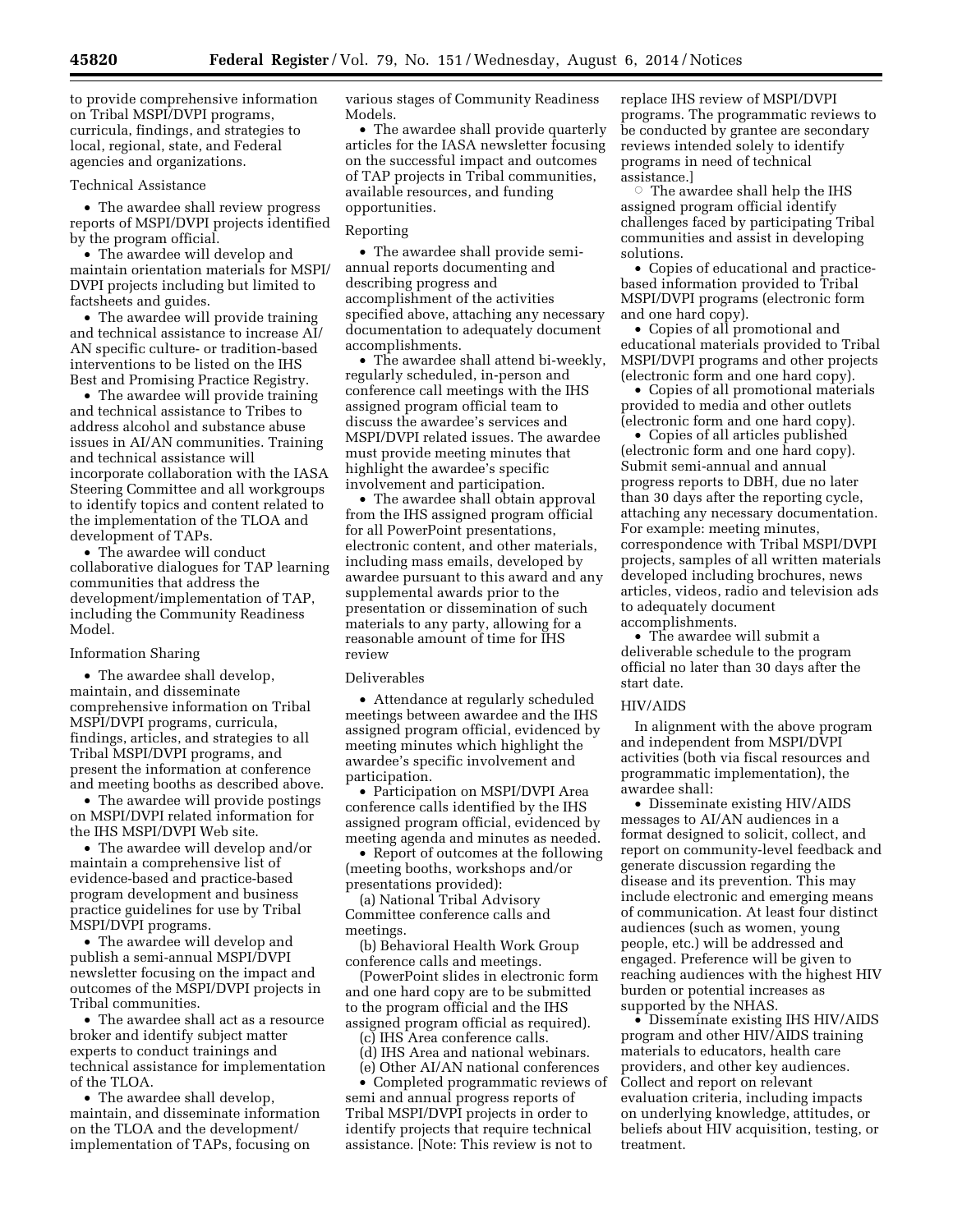• Deliver HIV/AIDS technical assistance and activity support program. Engage in documented partnerships with AI/AN communities to expand their capacity relevant to HIV/AIDS education and prevention efforts. Local activity support may include subawards of resources and distribution of incentives to qualified AI/AN-serving community organizations increasing HIV/AIDS education and prevention in their populations. Subaward eligibility standards and management controls will be proposed by the awardee and will be subject to IHS approval. These activities must be conducted in accordance with Federal grant policies and procedures. Awardee will collect and maintain relevant evaluation materials and generate reports that highlight progress towards the President's NHAS goals on the community level and that collect best practices for dissemination to other communities.

• Contribute technical expertise to the IHS HIV/AIDS program and develop formal written documents responding to information requests from the public regarding HIV/AIDS initiatives.

• Develop and launch anti-stigma messaging for at least one audience, coordinated with other local activities to increase HIV screening and increase access to services, or increase positive role modeling for people living with, or at risk of, acquiring HIV/AIDS.

• Support and document issuespecific discussions with Tribal Leaders as needed to address effective prevention interventions for AI/AN populations as noted in the President's NHAS.

• Obtain approval from the IHS assigned program official of all presentations, electronic content, and other materials, including mass emails, developed by awardee pursuant to this award and any supplemental awards prior to the presentation or dissemination of such materials to any party, allowing for a reasonable amount of time for IHS review.

# **III. Eligibility Information**

#### *1. Eligibility*

To be eligible for this ''New/ Competing Continuation Limited Competition Announcement'', an applicant must:

Provide proof of non-profit status with the application, e.g. 501(c)(3). Eligible applicants that can apply for this funding opportunity are national Indian organizations.

The national Indian organization must have the infrastructure in place to accomplish the work under the proposed program. Eligible entities must have demonstrated expertise in the following areas:

• Representing all Tribal governments and providing a variety of services to Tribes, Area health boards, Tribal organizations, and Federal agencies, and playing a major role in focusing attention on Indian health care needs, resulting in improved health outcomes for AI/ANs.

• Promotion and support of Indian education and coordinating efforts to inform AI/AN of Federal decisions that affect Tribal government interests including the improvement of Indian health care.

• National health policy and health programs administration.

• Have a national AI/AN constituency and clearly support critical services and activities within the IHS mission of improving the quality of health care for AI/AN people.

• Portray evidence of their solid support of improved health care in Indian Country.

• Provide evidence of at least ten years of experience providing education and outreach on a national scale.

[**Note:** Please refer to Section IV.2 (Application and Submission Information/Subsection 2, Content and Form of Application Submission) for additional proof of applicant status documents required such as Tribal resolutions, proof of non-profit status, etc.]

A standard term and condition of award will be included in the final Notice of Award (NOA); all grant recipients will be subject to a term and condition that instructs grantees to recognize any same-sex marriage legally entered into in a U.S. jurisdiction that recognizes their marriage, including one of the 50 states, the District of Columbia or a U.S. territory, or in a foreign country so long as that marriage would also be recognized by a U.S. jurisdiction, when applying the terms of the Federal statute(s) governing their awards. This applies regardless of whether or not the couple resides in a jurisdiction that recognizes same-sex marriage. However, this does not apply to registered domestic partnerships, civil unions or similar formal relationships recognized under the law of the jurisdiction of celebration as something other than a marriage. Accordingly, recipients must review and revise, as needed, any policies and procedures which interpret or apply Federal statutory or regulatory references to such terms as ''marriage,'' ''spouse,'' ''family,'' ''household member," or similar references to familial relationship to reflect inclusion of same-sex spouses and marriages. Any

similar familial terminology references in HHS statutes, regulations, or policy transmittals will be interpreted to include same-sex spouses and marriages legally entered into as described herein.

#### *2. Cost Sharing or Matching*

The IHS does not require matching funds or cost sharing for grants or cooperative agreements.

# *3. Other Requirements*

If application budgets exceed the highest dollar amount outlined under the ''Estimated Funds Available'' section within this funding announcement, the application will be considered ineligible and will not be reviewed for further consideration. If deemed ineligible, IHS will not return the application. The applicant will be notified by email by the Division of Grants Management (DGM) of this decision.

[**Note:** Please refer to Section IV.2 (Application and Submission Information/Subsection 2, Content and Form of Application Submission) for additional proof of applicant status documents required such as Tribal resolutions, proof of non-profit status, etc.]

### Proof of Non-Profit Status

Organizations claiming non-profit status must submit proof. A copy of the 501(c)(3) Certificate must be received with the application submission by the Application Deadline Date listed under the Key Dates section on page one of this announcement.

An applicant submitting any of the above additional documentation after the initial application submission due date is required to ensure the information was received by the IHS by obtaining documentation confirming delivery (i.e. FedEx tracking, postal return receipt, etc.).

# **IV. Application and Submission Information**

# *1. Obtaining Application Materials*

The application package and detailed instructions for this announcement can be found at *<http://www.Grants.gov>*or *[https://www.ihs.gov/dgm/](https://www.ihs.gov/dgm/index.cfm?module=dsp_dgm_funding) [index.cfm?module=dsp](https://www.ihs.gov/dgm/index.cfm?module=dsp_dgm_funding)*\_*dgm*\_*funding* 

Questions regarding the electronic application process may be directed to Mr. Paul Gettys at (301) 443–2114.

# *2. Content and Form Application Submission*

Two complete separate signed applications are required. Both applications should address all the following components separately in each application. Each separate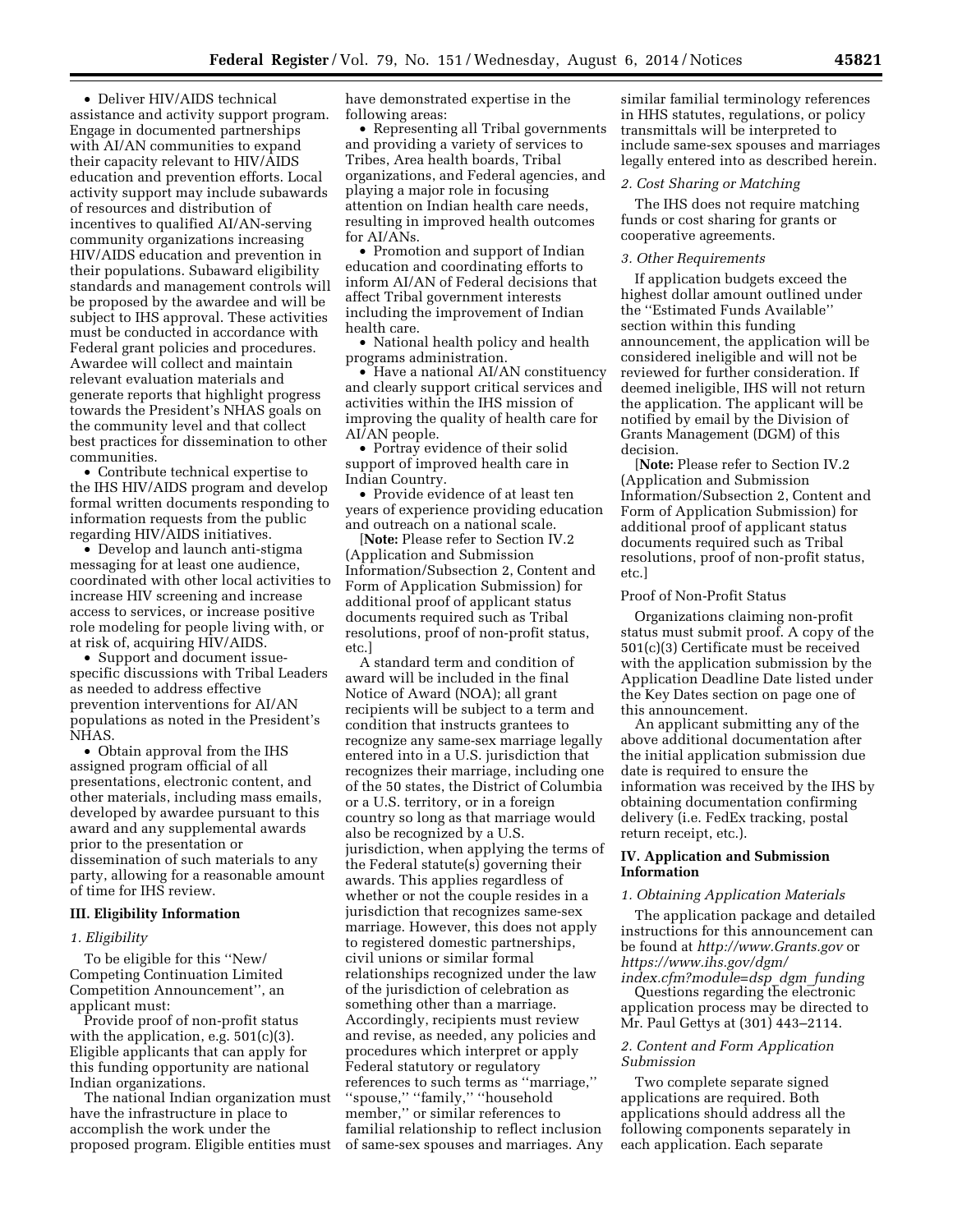application must include the project narrative as an attachment to the application package. Mandatory documents for all applicants include:

• Table of contents.

• Abstract (one page) summarizing the project.

• Application forms:

 $\circ$  SF-424, Application for Federal Assistance.

Æ SF–424A, Budget Information— Non-Construction Programs.

Æ SF–424B, Assurances—Non-

Construction Programs.

• Budget Justification and Narrative (must be single spaced and not exceed five pages).

• Project Narrative (must not exceed 20 pages).

 $\overline{\circ}$  Background information on the organization.

 $\degree$  Proposed scope of work, objectives, and activities that provide a description of what will be accomplished, including a one-page Timeframe Chart.

• Letter of Support from

Organization's Board of Directors.

• 501(c)(3) Certificate.

• Position Descriptions for all key personnel.

• Resumes for all key personnel.

• Contractor/Consultant resumes or

qualifications and scope of work. • Disclosure of Lobbying Activities

(SF–LLL). • Certification Regarding Lobbying (GG-Lobbying Form).

• Copy of current Negotiated Indirect Cost rate (IDC) agreement (required) in order to receive IDC.

• Organizational Chart (optional).

• Documentation of current Office of Management and Budget (OMB) A–133 required Financial Audit (if applicable)

Acceptable forms of documentation include:

 $\circ\,$  Email confirmation from Federal Audit Clearinghouse (FAC) that audits were submitted; or

 $\circ$  Face sheets from audit reports. These can be found on the FAC Web site: *[http://harvester.census.gov/sac/](http://harvester.census.gov/sac/dissem/accessoptions.html?submit=Go+To+Database) [dissem/accessoptions.html?submit=Go+](http://harvester.census.gov/sac/dissem/accessoptions.html?submit=Go+To+Database) [To+Database](http://harvester.census.gov/sac/dissem/accessoptions.html?submit=Go+To+Database)* 

Public Policy Requirements

All Federal-wide public policies apply to IHS grants and cooperative agreements with exception of the Discrimination policy.

Requirements for Project and Budget Narratives

A. Project Narrative: This narrative should be a separate Word document that is no longer than 20 pages and must: be single-spaced, be type written, have consecutively numbered pages, use black type not smaller than 12

characters per one inch, and be printed on one side only of standard size  $8 \frac{1}{2}$ " x 11" paper.

Be sure to succinctly address and answer all questions listed under each part of the narrative and place all responses and required information in the correct section (noted below), or they shall not be considered or scored. These narratives will assist the Objective Review Committee (ORC) in becoming more familiar with the applicant's activities and accomplishments prior to this grant award. If the narrative exceeds the page limit, only the first 20 pages will be reviewed. The 20-page limit for the narrative does not include the work plan, standard forms, Tribal resolutions, table of contents, budget, budget justifications, narratives, and/or other appendix items.

There are three parts to the narrative: Part A—Program Information; Part B— Program Planning and Evaluation; and Part C—Program Report. See below for additional details about what must be included in the narrative.

Reminder: You are required to submit two separate complete and signed application packages. One for the Behavioral Health—MSPI/DVPI cooperative agreement and one complete signed application package for the HIV/AIDS cooperative agreement. This applies to the narratives and budgets as well and all components listed below. Be sure to address each component separately in its respective application package. The page limitations below are for each narrative and budget submitted.

Part A: Program Information (6 Page Limitation)

Section 1: Needs

Describe how the national Indian organization has the experience to provide outreach and education efforts regarding the pertinent changes and updates in health care for each of the two components listed herein: Behavioral Health—MSPI/DVPI and HIV/AIDS.

# Part B: Program Planning and Evaluation (6 Page Limitation)

### Section 1: Program Plans

Describe fully and clearly how the national Indian organization plans to address the NIHOE II MSPI/DVPI and HIV/AIDS requirements, including how the national Indian organization plans to demonstrate improved health education and outreach services to all 566 Federally-recognized Tribes for each of the two components described herein.

### Section 2: Program Evaluation

Describe fully and clearly how the outreach and education efforts will impact changes in knowledge and awareness in Tribal communities regarding both components. Identify anticipated or expected benefits for the Tribal constituency.

Part C: Program Report (3 Page Limitation)

Section 1: Describe Major Accomplishments Over the last 24 Months

Identify and describe significant program achievements associated with the delivery of quality health outreach and education. Provide a comparison of the actual accomplishments to the goals established for the project period for both components, or if applicable, provide justification for the lack of progress.

Section 2: Describe Major Activities Over the Last 24 Months

Identify and summarize recent major health related outreach and education project activities of the work performed for both components during the last project period.

B. Budget Narrative: This narrative must include a line item budget with a narrative justification for all expenditures identifying reasonable and allowable costs necessary to accomplish the goals and objectives as outlined in the project narrative. Budget should match the scope of work described in the project narrative. The page limitation should not exceed five pages.

### *3. Submission Dates and Times*

Applications must be submitted electronically through Grants.gov by 12:00 a.m., midnight Eastern Daylight Time (EDT) on the Application Deadline Date listed in the Key Dates section on page one of this announcement. Any application received after the application deadline will not be accepted for processing, nor will it be given further consideration for funding. Grants.gov will notify the applicant via email if the application is rejected.

If technical challenges arise and assistance is required with the electronic application process, contact Grants.gov Customer Support via email to *[support@grants.gov](mailto:support@grants.gov)* or at (800) 518– 4726. Customer Support is available to address questions 24 hours a day, 7 days a week (except on Federal holidays). If problems persist, contact Mr. Paul Gettys, DGM (*[Paul.Gettys@ihs.gov](mailto:Paul.Gettys@ihs.gov)*) at (301) 443–2114. Please be sure to contact Mr. Gettys at least ten days prior to the application deadline. Please do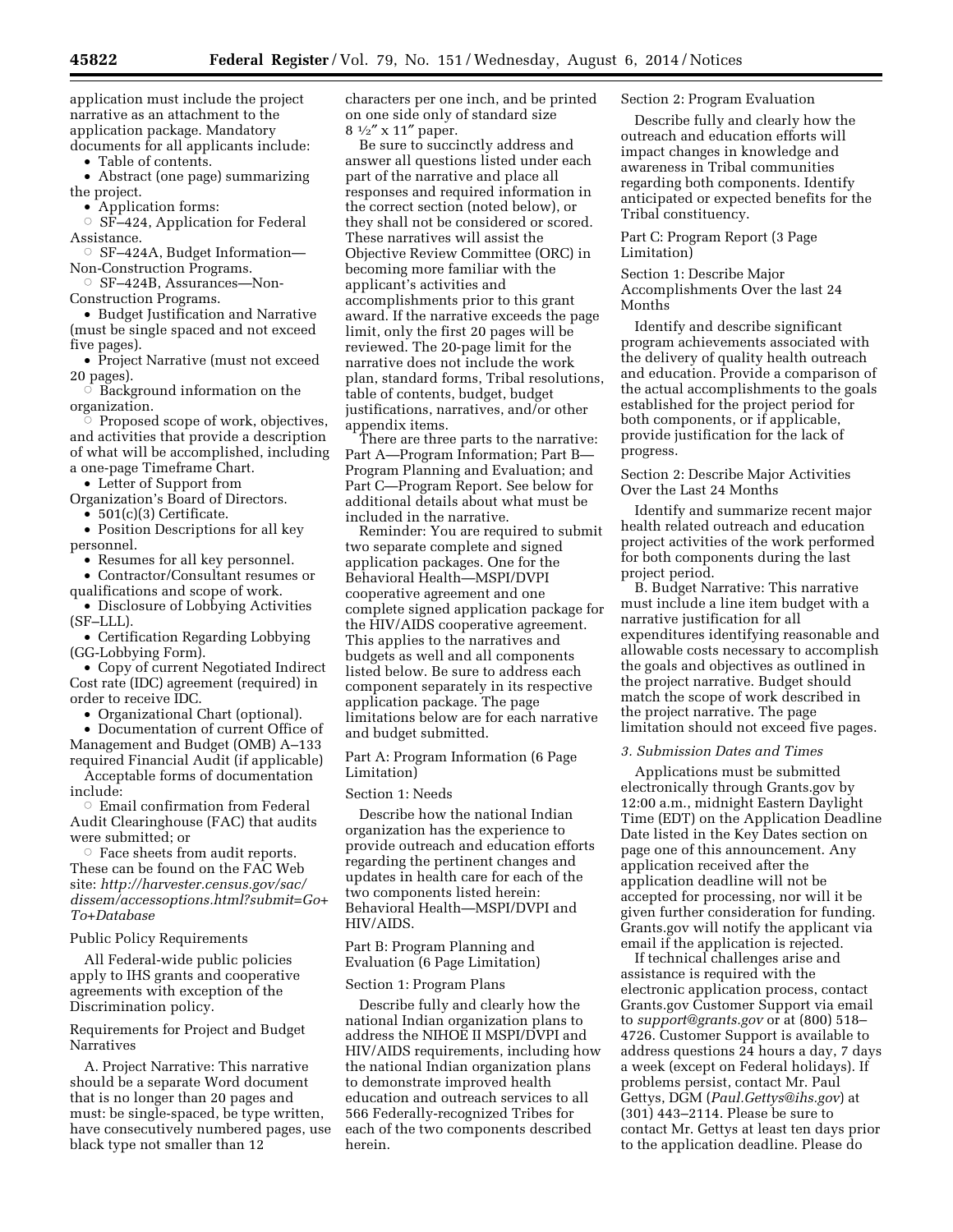not contact the DGM until you have received a Grants.gov tracking number. In the event you are not able to obtain a tracking number, call the DGM as soon as possible.

If the applicant needs to submit a paper application instead of submitting electronically via Grants.gov, a waiver must be requested. Prior approval must be requested and obtained from Ms. Tammy Bagley, Acting Director of DGM, (see Section IV.6 below for additional information). The waiver must: (1) Be documented in writing (emails are acceptable), *before* submitting a paper application and (2) include a clear justification for the need to deviate from the required electronic grants submission process. Written waiver request can be sent to *[GrantsPolicy@](mailto:GrantsPolicy@ihs.gov) [ihs.gov](mailto:GrantsPolicy@ihs.gov)* with a copy sent to *[Tammy.Bagley@ihs.gov.](mailto:Tammy.Bagley@ihs.gov)* Once the waiver request has been approved, the applicant will receive a confirmation of approval and the mailing address to submit the application. Paper applications that are submitted without a copy of the signed waiver from the Acting Director of the DGM will not be reviewed or considered further for funding. The applicant will be notified via email of this decision by the Grants Management Officer of the DGM. Paper applications must be received by the DGM no later than 5:00 p.m., EDT, on the Application Deadline Date listed in the Key Dates section on page one of this announcement. Late applications will not be accepted for processing or considered for funding.

#### *4. Intergovernmental Review*

Executive Order 12372 requiring intergovernmental review is not applicable to this program.

# *5. Funding Restrictions*

• Pre-award costs are not allowable.

• The available funds are inclusive of direct and appropriate indirect costs.

• Only one grant/cooperative agreement will be awarded per applicant.

• IHS will not acknowledge receipt of applications.

### *6. Electronic Submission Requirements*

All applications must be submitted electronically. Please use the *[http://](http://www.Grants.gov) [www.Grants.gov](http://www.Grants.gov)* Web site to submit an application electronically and select the ''Find Grant Opportunities'' link on the homepage. Download a copy of the application package, complete it offline, and then upload and submit the completed application via the *[http://](http://www.Grants.gov) [www.Grants.gov](http://www.Grants.gov)* Web site. Electronic copies of the application may not be submitted as attachments to email

messages addressed to IHS employees or offices.

If the applicant receives a waiver to submit paper application documents, they must follow the rules and timelines that are noted below. The applicant must seek assistance at least ten days prior to the Application Deadline Date listed in the Key Dates section on page one of this announcement.

Applicants that do not adhere to the timelines for System for Award Management (SAM) and/or *[http://](http://www.Grants.gov) [www.Grants.gov](http://www.Grants.gov)* registration or fail to request timely assistance with technical issues will not be considered for a waiver to submit a paper application.

Please be aware of the following:

• Please search for the application package in *<http://www.Grants.gov>* by entering the CFDA number or the Funding Opportunity Number. Both numbers are located in the header of this announcement.

• If you experience technical challenges while submitting your application electronically, please contact Grants.gov Support directly at: *[support@grants.gov](mailto:support@grants.gov)* or (800) 518–4726. Customer Support is available to address questions 24 hours a day, 7 days a week (except on Federal holidays).

• Upon contacting Grants.gov, obtain a tracking number as proof of contact. The tracking number is helpful if there are technical issues that cannot be resolved and a waiver from the agency must be obtained.

• If it is determined that a waiver is needed, the applicant must submit a request in writing (emails are acceptable) to *[GrantsPolicy@ihs.gov](mailto:GrantsPolicy@ihs.gov)*  with a copy to *[Tammy.Bagley@ihs.gov](mailto:Tammy.Bagley@ihs.gov)*. Please include a clear justification for the need to deviate from the standard electronic submission process.

• If the waiver is approved, the application should be sent directly to the DGM by the Application Deadline Date listed in the Key Dates section on page one of this announcement.

• Applicants are strongly encouraged not to wait until the deadline date to begin the application process through Grants.gov as the registration process for SAM and Grants.gov could take up to fifteen working days.

• Please use the optional attachment feature in Grants.gov to attach additional documentation that may be requested by the DGM.

• All applicants must comply with any page limitation requirements described in this Funding Announcement.

• After electronically submitting the application, the applicant will receive an automatic acknowledgment from Grants.gov that contains a Grants.gov

tracking number. The DGM will download the application from Grants.gov and provide necessary copies to the appropriate agency officials. Neither the DGM nor the Office of Direct Service and Contracting Tribes (ODSCT) will notify the applicant that the application has been received.

• Email applications will not be accepted under this announcement.

Dun and Bradstreet (D&B) Data Universal Numbering System (DUNS)

All IHS applicants and grantee organizations are required to obtain a DUNS number and maintain an active registration in the SAM database. The DUNS number is a unique 9-digit identification number provided by D&B which uniquely identifies each entity. The DUNS number is site specific; therefore, each distinct performance site may be assigned a DUNS number. Obtaining a DUNS number is easy, and there is no charge. To obtain a DUNS number, please access it through *[http://fedgov.dnb.com/webform,](http://fedgov.dnb.com/webform)* or to expedite the process, call (866) 705– 5711.

All HHS recipients are required by the Federal Funding Accountability and Transparency Act of 2006, as amended (''Transparency Act''), to report information on subawards. Accordingly, all IHS grantees must notify potential first-tier subrecipients that no entity may receive a first-tier subaward unless the entity has provided its DUNS number to the prime grantee organization. This requirement ensures the use of a universal identifier to enhance the quality of information available to the public pursuant to the Transparency Act.

### System for Award Management (SAM)

Organizations that were not registered with Central Contractor Registration and have not registered with SAM will need to obtain a DUNS number first and then access the SAM online registration through the SAM home page at *<https://www.sam.gov>* (U.S. organizations will also need to provide an Employer Identification Number from the Internal Revenue Service that may take an additional 2–5 weeks to become active). Completing and submitting the registration takes approximately one hour to complete and SAM registration will take 3–5 business days to process. Registration with the SAM is free of charge. Applicants may register online at *[https://www.sam.gov.](https://www.sam.gov)* 

Additional information on implementing the Transparency Act, including the specific requirements for DUNS and SAM, can be found on the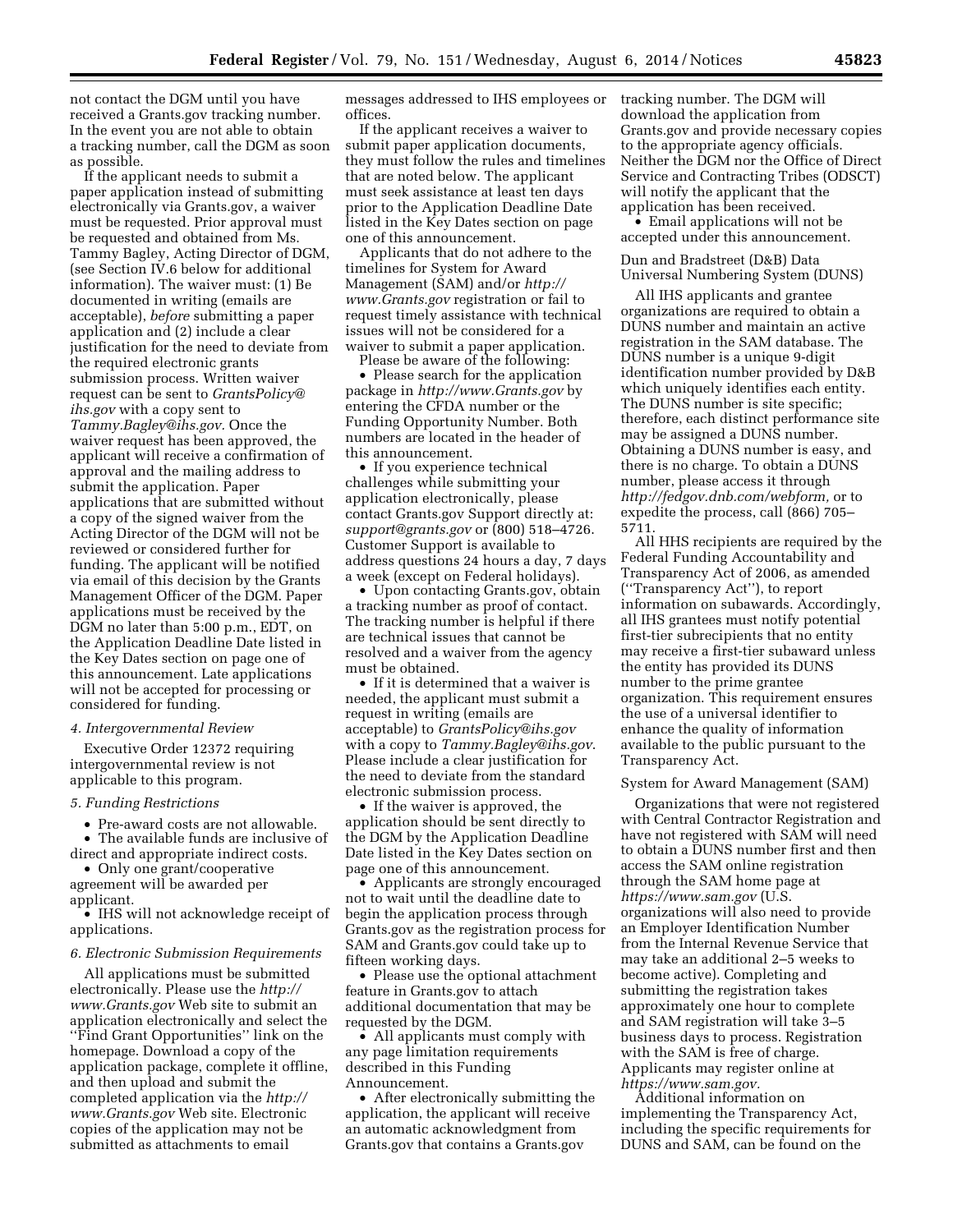IHS Grants Management, Grants Policy Web site: *[https://www.ihs.gov/dgm/](https://www.ihs.gov/dgm/index.cfm?module=dsp_dgm_policy_topics) [index.cfm?module=dsp](https://www.ihs.gov/dgm/index.cfm?module=dsp_dgm_policy_topics)*\_*dgm*\_*policy*\_ *[topics](https://www.ihs.gov/dgm/index.cfm?module=dsp_dgm_policy_topics)*.

# **V. Application Review Information**

The instructions for preparing the application narrative also constitute the evaluation criteria for reviewing and scoring the application. Weights assigned to each section are noted in parentheses. The 20 page narrative should include only the first year of activities and should be written in a manner that is clear to outside reviewers unfamiliar with prior related activities of the applicant. It should be well organized, succinct, and contain all information necessary for reviewers to understand the project fully. Points will be assigned to each evaluation criteria adding up to a total of 100 points. A minimum score of 60 points is required for funding. Points are assigned as follows:

### *1. Criteria*

A. Introduction and Need for Assistance (15 Points)

(1) Describe the organization's current health, education and technical assistance operations as related to the broad spectrum of health needs of the AI/AN community. Include what programs and services are currently provided (i.e., Federally-funded, Statefunded, etc.), and identify any memorandums of agreement with other national, Area or local Indian health board organizations. This could also include HHS' agencies that rely on the applicant as the primary gateway organization that is capable of providing the dissemination of health information to Tribes. Include information regarding technologies currently used (i.e., hardware, software, services, Web sites, etc.), and identify the source(s) of technical support for those technologies (i.e., in-house staff, contractors, vendors, etc.). Include information regarding how long the applicant has been operating and its length of association/ partnerships with Area health boards, etc. [historical collaboration].

(2) Describe the organization's current technical assistance ability. Include what programs and services are currently provided, programs and services projected to be provided, and describe any memorandums of agreement with other national Indian organizations that deem the applicant as the primary source of health policy information for AI/ANs, or any other memorandums of agreement with other Area Indian health boards, etc.

(3) Describe the population to be served by the proposed projects. Are they hard to reach? Are there barriers? Include a description of the number of Tribes who currently benefit from the technical assistance provided by the applicant.

(4) Describe the geographic location of the proposed project including any geographic barriers experienced by the recipients of the technical assistance to the health care information provided.

(5) Identify all previous IHS cooperative agreement awards received, dates of funding and summaries of the projects' accomplishments. State how previous cooperative agreement funds facilitated education, training and technical assistance nationwide for AI/ ANs. (Copies of reports will not be accepted.)

(6) Describe collaborative and supportive efforts with national, Area, and local Indian health boards.

(7) Explain the need/reason for the proposed projects by identifying specific gaps or weaknesses in services or infrastructure that will be addressed by the proposed projects. Explain how these gaps/weaknesses have been assessed.

(8) Explain what measures were taken or will be taken to ensure the proposed projects will not create new gaps or weaknesses in services or infrastructure.

(9) Describe the effect of the proposed project on current programs (i.e., Federally-funded, State funded, etc.) and, if applicable, on current equipment (i.e., hardware, software, services, etc.). Include the effect of the proposed projects on planned/anticipated programs and/or equipment.

(10) Describe how the projects relate to the purpose of the cooperative agreement by identifying how the proposed project will address national Indian health care outreach and education regarding various health data listed, e.g. MSPI/DVPI and HIV and AIDS, dissemination, training, and technical assistance, etc.

B. Project Objective(s), Work Plan and Approach (40 points)

(1) Identify the proposed project objective(s) for each of the two projects, as applicable, addressing the following:

• Measurable and (if applicable) quantifiable.

• results oriented.

• time-limited.

*Example:* Issue four quarterly newsletters, provide alerts and quantify number of contacts with Tribes. Goals must be clear and concise.

(2) Address how the proposed projects will result in change or improvement in program operations or

processes for each proposed project objective for the selected projects. Also address what tangible products, if any, are expected from the project, (i.e. legislative analysis, policy analysis, annual conferences, mid-year conferences, summits, etc.).

(3) Address the extent to which the proposed projects will provide, improve, or expand services that address the need(s) of the target population. Include a strategic plan and business plan currently in place that are being used that will include the expanded services. Include the plan(s) with the application submission.

(4) Submit a work plan in the Appendix that:

• Provides the action steps on a timeline for accomplishing each of the projects' proposed objective(s).

• Identifies who will perform the action steps.

• Identifies who will supervise the action steps taken.

• Identifies what tangible products will be produced during and at the end of the proposed project objective(s).

• Identifies who will accept and/or approve work products during the duration of the proposed projects and at the end of the proposed projects.

• Identifies any training that will take place during the proposed projects and who will be attending the training.

• Identifies evaluation activities proposed in the work plans.

(5) If consultants or contractors will be used during the proposed project, please include the following information in their scope of work (or note if consultants/contractors will not be used):

• Educational requirements.

• Desired qualifications and work experience.

• Expected work products to be delivered on a timeline.

If a potential consultant/contractor has already been identified, please include a resume in the Appendix.

(6) Describe what updates will be required for the continued success of the proposed project. Include when these updates are anticipated and where funds will come from to conduct the update and/or maintenance.

C. Program Evaluation (20 points)

Each proposed objective requires an evaluation component to assess its progress and ensure its completion. Also, include the evaluation activities in the work plan.

Describe the proposed plan to evaluate both outcomes and process. Outcome evaluation relates to the results identified in the objectives, and process evaluation relates to the work plan and activities of the project.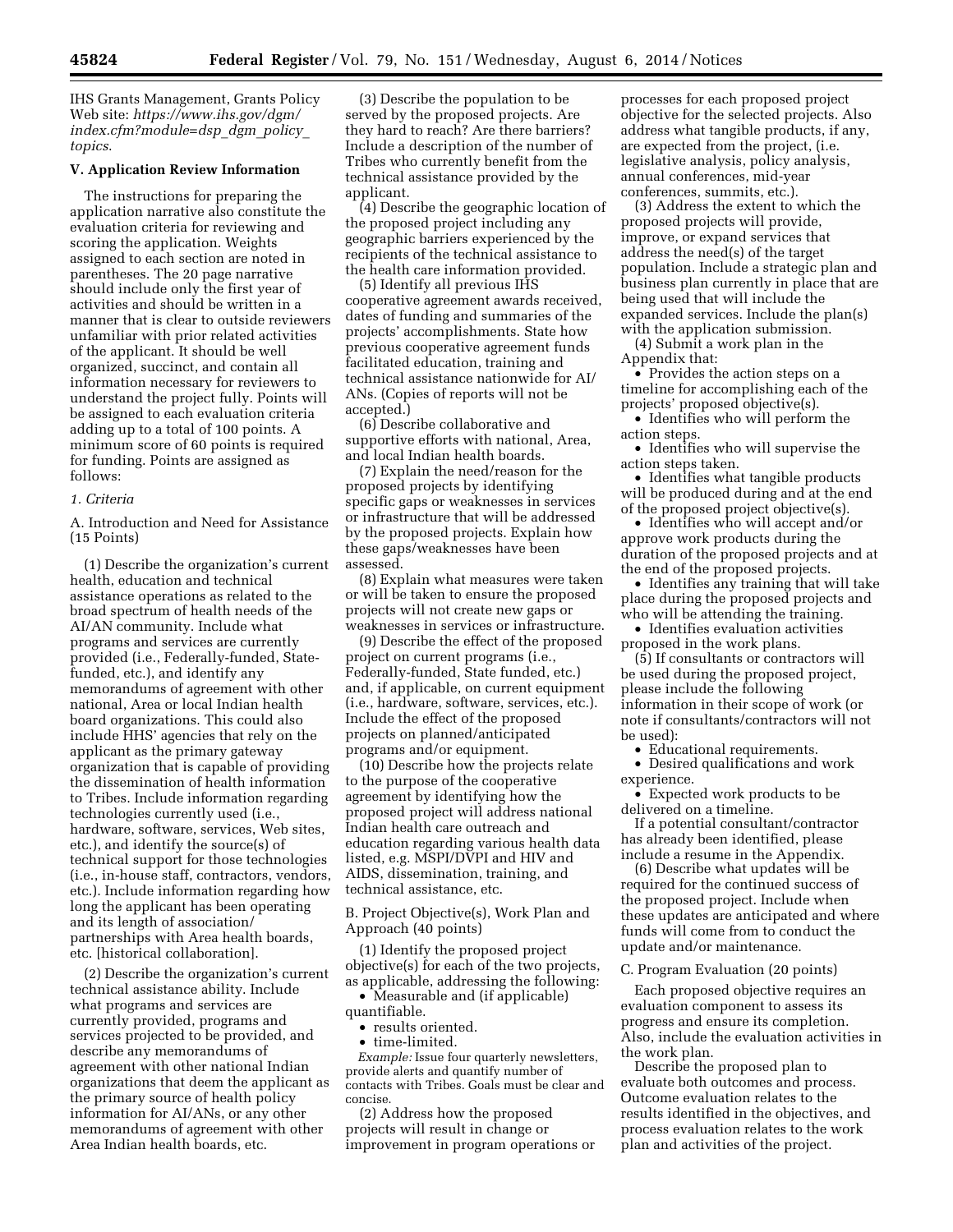(1) For outcome evaluation, describe: • What will the criteria be for determining success of each objective?

• What data will be collected to determine whether the objective was met?

• At what intervals will data be collected?

• Who will collect the data and their qualifications?

- How will the data be analyzed?
- How will the results be used?

(2) For process evaluation, describe: • How will the projects be monitored and assessed for potential problems and

needed quality improvements? • Who will be responsible for monitoring and managing project improvements based on results of

ongoing process improvements and what are their qualifications? • How will ongoing monitoring be

used to improve the projects?

• Describe any products, such as manuals or policies, that might be developed and how they might lend themselves to replication by others.

• How will the organization document what is learned throughout the projects' grant periods?

(3) Describe any evaluation efforts planned after the grant period has ended.

(4) Describe the ultimate benefit to the AI/AN population served by the applicant organization that will be derived from these projects.

D. Organizational Capabilities, Key Personnel and Qualifications (15 points)

This section outlines the broader capacity of the organization to complete the project outlined in the work plan. It includes the identification of personnel responsible for completing tasks and the chain of responsibility for successful completion of the projects outlined in the work plans.

(1) Describe the organizational structure of the organization beyond health care activities, if applicable.

(2) Describe the ability of the organization to manage the proposed projects. Include information regarding similarly sized projects in scope and financial assistance, as well as other cooperative agreements/grants and projects successfully completed.

(3) Describe what equipment (i.e., fax machine, phone, computer, etc.) and facility space (i.e., office space) will be available for use during the proposed projects. Include information about any equipment not currently available that will be purchased through the cooperative agreement/grant.

(4) List key personnel who will work on the projects. Include title used in the work plans. In the Appendix, include

position descriptions and resumes for all key personnel. Position descriptions should clearly describe each position and duties, indicating desired qualifications and experience requirements related to the proposed project. Resumes must indicate that the proposed staff member is qualified to carry out the proposed project activities. If a position is to be filled, indicate that information on the proposed position description.

(5) If personnel are to be only partially funded by this cooperative agreement, indicate the percentage of time to be allocated to this project and identify the resources used to fund the remainder of the individual's salary.

E. Categorical Budget and Budget Justification (10 points)

This section should provide a clear estimate of the program costs and justification for expenses for the entire cooperative agreement period for each award. The budgets and budget justifications should be consistent with the tasks identified in the work plans. Because each of the two awards included in this announcement are funded through separate funding streams, the applicant must provide a separate budget and budget narrative for each of the two components and must account for costs separately.

(1) Provide a categorical budget for each of the 12-month budget periods requested for each of the two projects.

(2) If IDC are claimed, indicate and apply the current negotiated rate to the budget. Include a copy of the rate agreement in the Appendix. *See Section VI. Award Administration Information, 3. Indirect Costs.* 

(3) Provide a narrative justification explaining why each line item is necessary or relevant to the proposed project. Include sufficient costs and other details to facilitate the determination that the cost is allowable (i.e., equipment specifications, etc.).

Appendix Items

• Work plan, logic model and/or time line for proposed objectives.

- Position descriptions for key staff.
- Resumes of key staff.

• Consultant or contractor proposed scope of work and letter of commitment (if applicable).

- Current Indirect Cost Agreement.
- Organizational chart.

• Additional documents to support narrative (i.e. data tables, key news articles, etc.).

# *2. Review and Selection*

Each application will be prescreened by the DGM staff for eligibility and

completeness as outlined in the funding announcement. Applications that meet the eligibility criteria shall be reviewed for merit by the ORC based on evaluation criteria in this funding announcement. The ORC could be composed of both Tribal and Federal reviewers appointed by the IHS program to review and make recommendations on these applications. The technical review process ensures selection of quality projects in a national competition for limited funding. Incomplete applications and applications that are non-responsive to the eligibility criteria will not be referred to the ORC. Applicants will be notified by DGM, via email, to outline minor missing components (i.e., budget narratives, audit documentation, key contact form) needed for an otherwise complete application. All missing documents must be sent to DGM on or before the due date listed in the email of notification of missing documents required.

To obtain a minimum score for funding by the ORC, applicants must address all program requirements and provide all required documentation.

# **VI. Award Administration Information**

# *1. Award Notices*

The Notice of Award (NoA) is a legally binding document signed by the Grants Management Officer and serves as the official notification of the grant award. The NoA will be initiated by the DGM in our grant system, GrantSolutions (*[https://](https://www.grantsolutions.gov) [www.grantsolutions.gov](https://www.grantsolutions.gov)*). Each entity that is approved for funding under this announcement will need to request or have a user account in GrantSolutions in order to retrieve their NoA. The NoA is the authorizing document for which funds are dispersed to the approved entities and reflects the amount of Federal funds awarded, the purpose of the grant, the terms and conditions of the award, the effective date of the award, and the budget/project period.

### Disapproved Applicants

Applicants who received a score less than the recommended funding level for approval, 60 points, and were deemed to be disapproved by the ORC, will receive an Executive Summary Statement from the IHS program office within 30 days of the conclusion of the ORC outlining the weaknesses and strengths of their application submitted. The IHS program office will also provide additional contact information as needed to address questions and concerns as well as provide technical assistance if desired.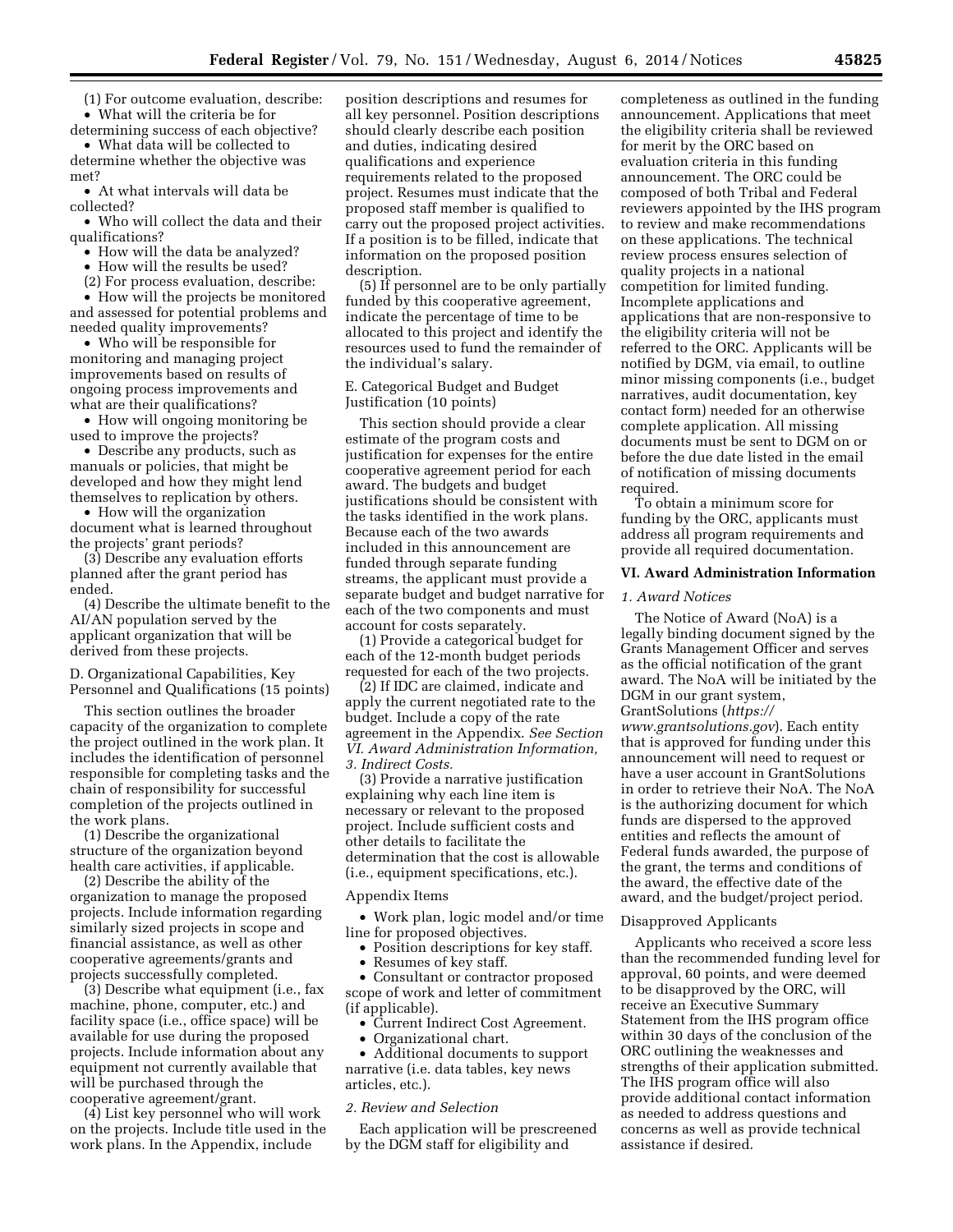# Approved But Unfunded Applicants

Approved but unfunded applicants that met the minimum scoring range and were deemed by the ORC to be ''Approved,'' but were not funded due to lack of funding, will have their applications held by DGM for a period of one year. If additional funding becomes available during the course of FY 2014, the approved application may be re-considered by the awarding program office for possible funding. The applicant will also receive an Executive Summary Statement from the IHS program office within 30 days of the conclusion of the ORC.

**Note:** Any correspondence other than the official NoA signed by an IHS Grants Management Official announcing to the Project Director that an award has been made to their organization is not an authorization to implement their program on behalf of IHS.

### *2. Administrative Requirements*

Cooperative agreements are administered in accordance with the following regulations, policies, and OMB cost principles:

A. The criteria as outlined in this Program Announcement.

B. Administrative Regulations for Grants:

• 45 CFR part 92, Uniform Administrative Requirements for Grants and Cooperative Agreements to State, Local and Tribal Governments.

• 45 CFR part 74, Uniform Administrative Requirements for Awards and Subawards to Institutions of Higher Education, Hospitals, and other Non-profit Organizations.

C. Grants Policy:

• HHS Grants Policy Statement, Revised 01/07.

D. Cost Principles:

• 2 CFR part 225—Cost Principles for State, Local, and Indian Tribal Governments (OMB Circular A–87).

• 2 CFR part 230—Cost Principles for Non-Profit Organizations (OMB Circular A–122).

E. Audit Requirements:

• OMB Circular A–133, Audits of States, Local Governments, and Non-Profit Organizations.

### *3. Indirect Costs*

This section applies to all grant recipients that request reimbursement of IDC in their grant application. In accordance with HHS Grants Policy Statement, Part II–27, IHS requires applicants to obtain a current IDC rate agreement prior to award. The rate agreement must be prepared in accordance with the applicable cost principles and guidance as provided by the cognizant agency or office. A current

rate covers the applicable grant activities under the current award's budget period. If the current rate is not on file with the DGM at the time of award, the IDC portion of the budget will be restricted. The restrictions remain in place until the current rate is provided to the DGM.

Generally, IDC rates for IHS grantees are negotiated with the Division of Cost Allocation (DCA) *<https://rates.psc.gov/>*  and the Department of Interior (Interior Business Center) *[http://www.doi.gov/](http://www.doi.gov/ibc/services/Indirect_Cost_Services/index.cfm) [ibc/services/Indirect](http://www.doi.gov/ibc/services/Indirect_Cost_Services/index.cfm)*\_*Cost*\_*Services/ [index.cfm.](http://www.doi.gov/ibc/services/Indirect_Cost_Services/index.cfm)* For questions regarding the indirect cost policy, please call (301) 443–5204 to request assistance.

#### *4. Reporting Requirements*

The grantee must submit required reports consistent with the applicable deadlines. Failure to submit required reports within the time allowed may result in suspension or termination of an active grant, withholding of additional awards for the project, or other enforcement actions such as withholding of payments or converting to the reimbursement method of payment. Continued failure to submit required reports may result in one or both of the following: (1) The imposition of special award provisions; and (2) the non-funding or non-award of other eligible projects or activities. This requirement applies whether the delinquency is attributable to the failure of the grantee organization or the individual responsible for preparation of the reports. Reports must be submitted electronically via GrantSolutions. Personnel responsible for submitting reports will be required to obtain a login and password for GrantSolutions. Please see the Agency Contacts list in section VII for the systems contact information. The reporting requirements for this

program are noted below.

#### A. Progress Reports

Separate progress reports are required for each of the two awards included in this announcement. Program progress reports are required semi-annually, within 30 days after the budget period ends. These reports must include a brief comparison of actual accomplishments to the goals established for the period, or, if applicable, provide sound justification for the lack of progress, and other pertinent information as required. A final report must be submitted within 90 days of expiration of the budget/ project period.

### B. Financial Reports

Separate financial reports are required for each of the two awards included in

this announcement. The awardee is responsible for accounting for each award separately. Federal Financial Report FFR (SF–425), Cash Transaction Reports are due 30 days after the close of every calendar quarter to the Payment Management Services, HHS at: *[http://](http://www.dpm.psc.gov) [www.dpm.psc.gov.](http://www.dpm.psc.gov)* It is recommended that the applicant also send a copy of the FFR (SF–425) report to the Grants Management Specialist. Failure to submit timely reports may cause a disruption in timely payments to the organization.

Grantees are responsible and accountable for accurate information being reported on all required reports: The Progress Reports and Federal Financial Report.

C. Federal Subaward Reporting System (FSRS)

This award may be subject to the Transparency Act subaward and executive compensation reporting requirements of 2 CFR part 170.

The Transparency Act requires the OMB to establish a single searchable database, accessible to the public, with information on financial assistance awards made by Federal agencies. The Transparency Act also includes a requirement for recipients of Federal grants to report information about firsttier subawards and executive compensation under Federal assistance awards.

IHS has implemented a Term of Award into all IHS Standard Terms and Conditions, NoAs and funding announcements regarding the FSRS reporting requirement. This IHS Term of Award is applicable to all IHS grant and cooperative agreements issued on or after October 1, 2010, with a \$25,000 subaward obligation dollar threshold met for any specific reporting period. Additionally, all new (discretionary) IHS awards (where the project period is made up of more than one budget period) and where: (1) The project period start date was October 1, 2010 or after and (2) the primary awardee will have a \$25,000 subaward obligation dollar threshold during any specific reporting period will be required to address the FSRS reporting. For the full IHS award term implementing this requirement and additional award applicability information, visit the Grants Management Grants Policy Web site at: *[https://www.ihs.gov/dgm/](https://www.ihs.gov/dgm/index.cfm?module=dsp_dgm_policy_topics) [index.cfm?module=dsp](https://www.ihs.gov/dgm/index.cfm?module=dsp_dgm_policy_topics)*\_*dgm*\_*policy*\_ *[topics.](https://www.ihs.gov/dgm/index.cfm?module=dsp_dgm_policy_topics)* 

Telecommunication for the hearing impaired is available at: TTY (301) 443– 6394.